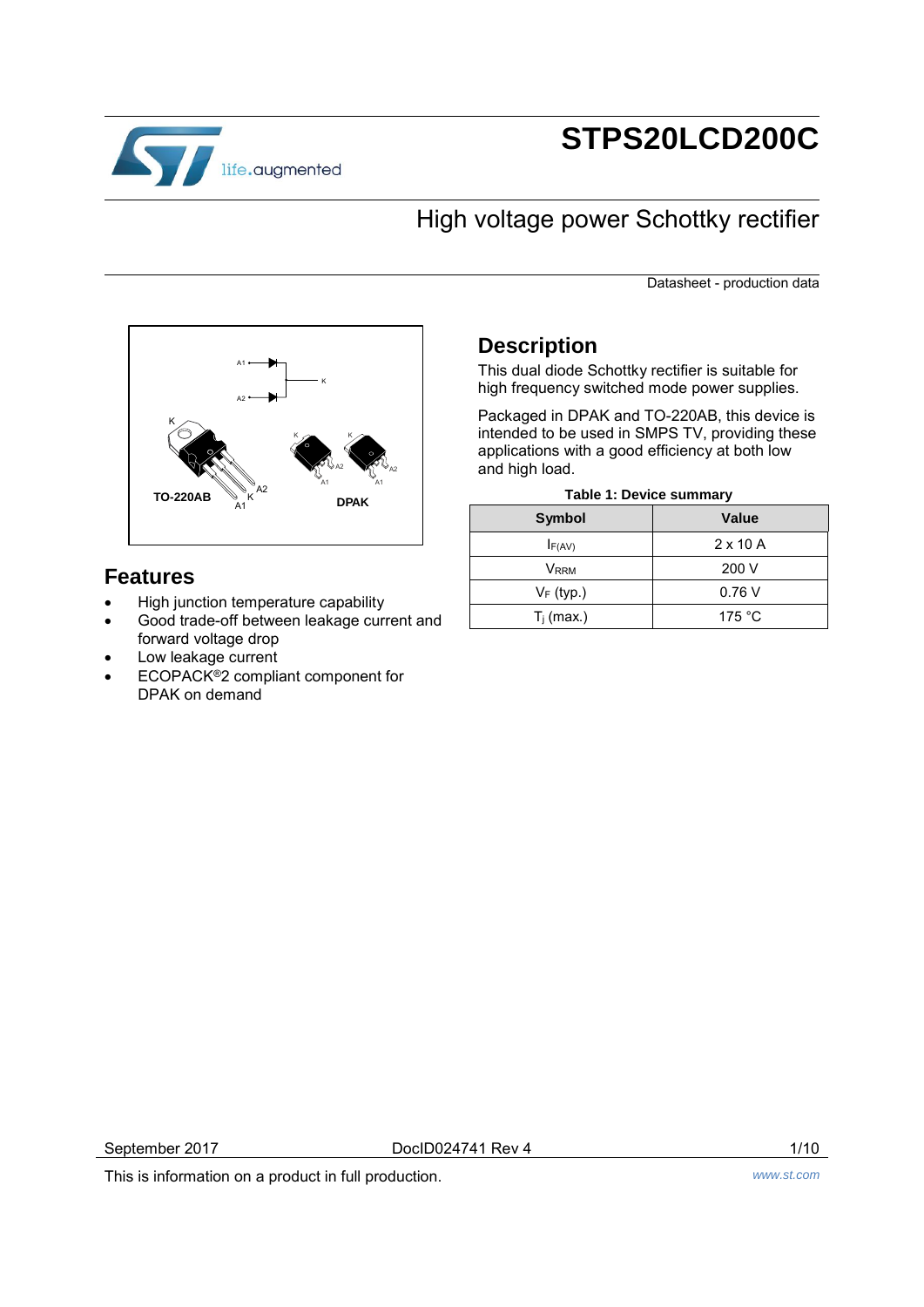## **1 Characteristics**

**Table 2: Absolute ratings (limiting values per diode at Tamb = 25 °C unless otherwise specified)** 

| <b>Symbol</b>           | <b>Parameter</b>                                | Value                       | Unit            |                 |    |  |
|-------------------------|-------------------------------------------------|-----------------------------|-----------------|-----------------|----|--|
| <b>V</b> <sub>RRM</sub> | Repetitive peak reverse voltage                 |                             |                 | 200             | v  |  |
| IF(RMS)                 | <b>DPAK</b><br>Forward rms current<br>/TO-220AB |                             | 20              | A               |    |  |
|                         | Average forward current $\delta$ = 0.5,         | $T_c = 145 °C$              | Per diode       | 10              |    |  |
|                         | F(AV)<br>square wave (DPAK, TO-220AB)           |                             | Per device      | 20              | A  |  |
|                         |                                                 | $t_0$ = 10 ms<br>sinusoidal | <b>DPAK</b>     | 125             |    |  |
| <b>FSM</b>              | Surge non repetitive forward current            |                             | <b>TO-220AB</b> | 150             | A  |  |
| $T_{\sf stq}$           | Storage temperature range                       |                             |                 | $-65$ to $+175$ | °C |  |
| $T_{j}$                 | Maximum operating junction temperature (1)      |                             |                 | 175             | °C |  |

#### **Notes:**

<span id="page-1-0"></span> $(1)(dP_{tot}/dT_j)$  <  $(1/R_{th(j-a)})$  condition to avoid thermal runaway for a diode on its own heatsink.

| Symbol        | <b>Parameter</b> | <b>Value</b> | Unit |               |
|---------------|------------------|--------------|------|---------------|
|               |                  | Per diode    | 3    |               |
| $R_{th(j-c)}$ | Junction to case | Total        | 1.8  | $\degree$ C/W |
| $R_{th(c)}$   | Coupling         |              | 0.6  |               |

**Table 3: Thermal resistance parameters** 

When the two diodes 1 and 2 are used simultaneously:

 $\Delta T_j$ (diode1) = P(diode1) x R<sub>th(j-c)</sub>(per diode) + P(diode2) x R<sub>th(c)</sub>

| <b>Symbol</b>                       | <b>Parameter</b>     | <b>Test conditions</b> |                 | Min. | Typ. | Max.  | Unit |
|-------------------------------------|----------------------|------------------------|-----------------|------|------|-------|------|
| $\lg(1)$<br>Reverse leakage current |                      | $T_i$ = 25 °C.         | $V_R = V_{RRM}$ |      |      | 5     | μA   |
|                                     |                      | $T_i = 125 °C$         |                 |      | 0.7  | 2.5   | mA   |
| $V_F(2)$                            |                      | $T_i$ = 25 °C          | $I_F = 10 A$    |      |      | 0.95  |      |
|                                     | Forward voltage drop | $T_i = 125 °C$         |                 |      | 0.76 | 0.81  |      |
|                                     |                      | $T_i$ = 25 °C          | $I_F = 20 A$    |      |      | 1.125 | V    |
|                                     |                      | $T_i = 125 °C$         |                 |      | 0.89 | 0.97  |      |

#### **Notes:**

<span id="page-1-2"></span><span id="page-1-1"></span> $(1)$ Pulse test: t<sub>p</sub> = 5 ms, δ < 2%  $(2)$ Pulse test: t<sub>p</sub> = 380 μs, δ < 2%

To evaluate the conduction losses use the following equation:

 $P = 0.65$  x  $F(AV) + 0.016$  x  $F^2(RMS)$ 

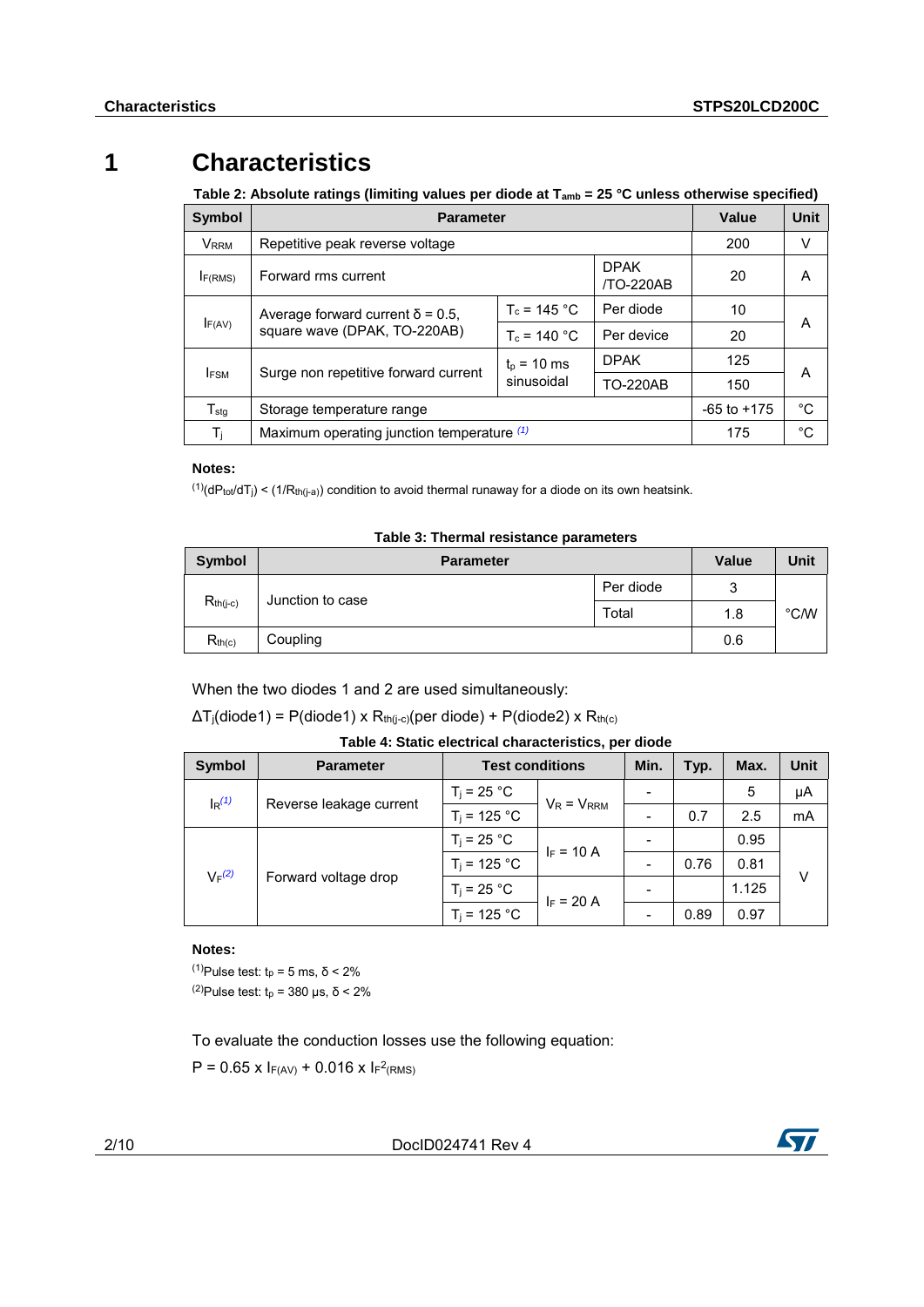ST

## **1.1 Characteristics (curves)**







DocID024741 Rev 4 3/10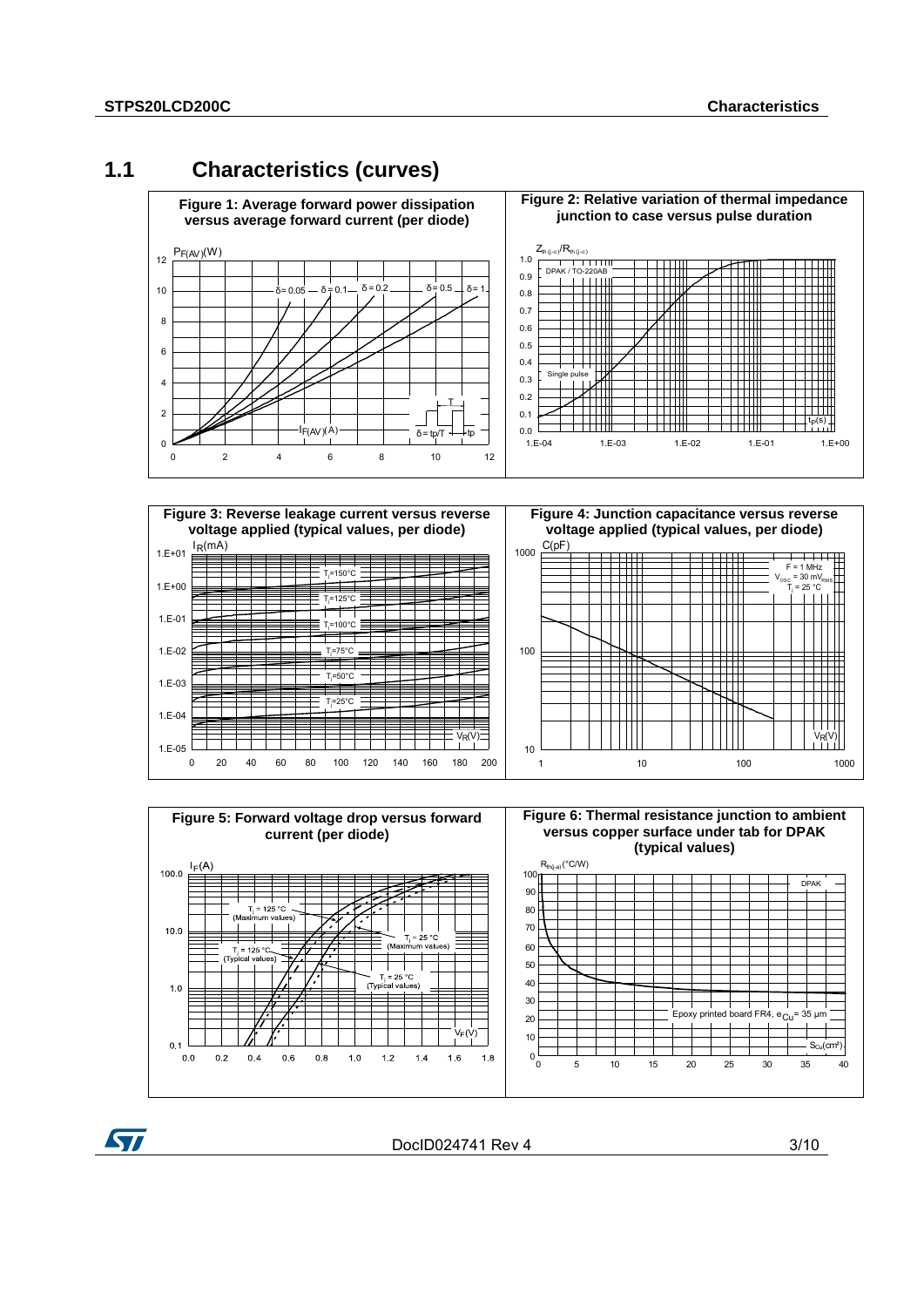## **2 Package information**

In order to meet environmental requirements, ST offers these devices in different grades of ECOPACK® packages, depending on their level of environmental compliance. ECOPACK® specifications, grade definitions and product status are available at: *www.st.com*. ECOPACK® is an ST trademark.

- Cooling method: by conduction (C)
- Epoxy meets UL 94,V0
- Recommended torque value: 0.55 N·m (for TO-220AB)
- Maximum torque value: 0.7 N·m (for TO-220AB)

ST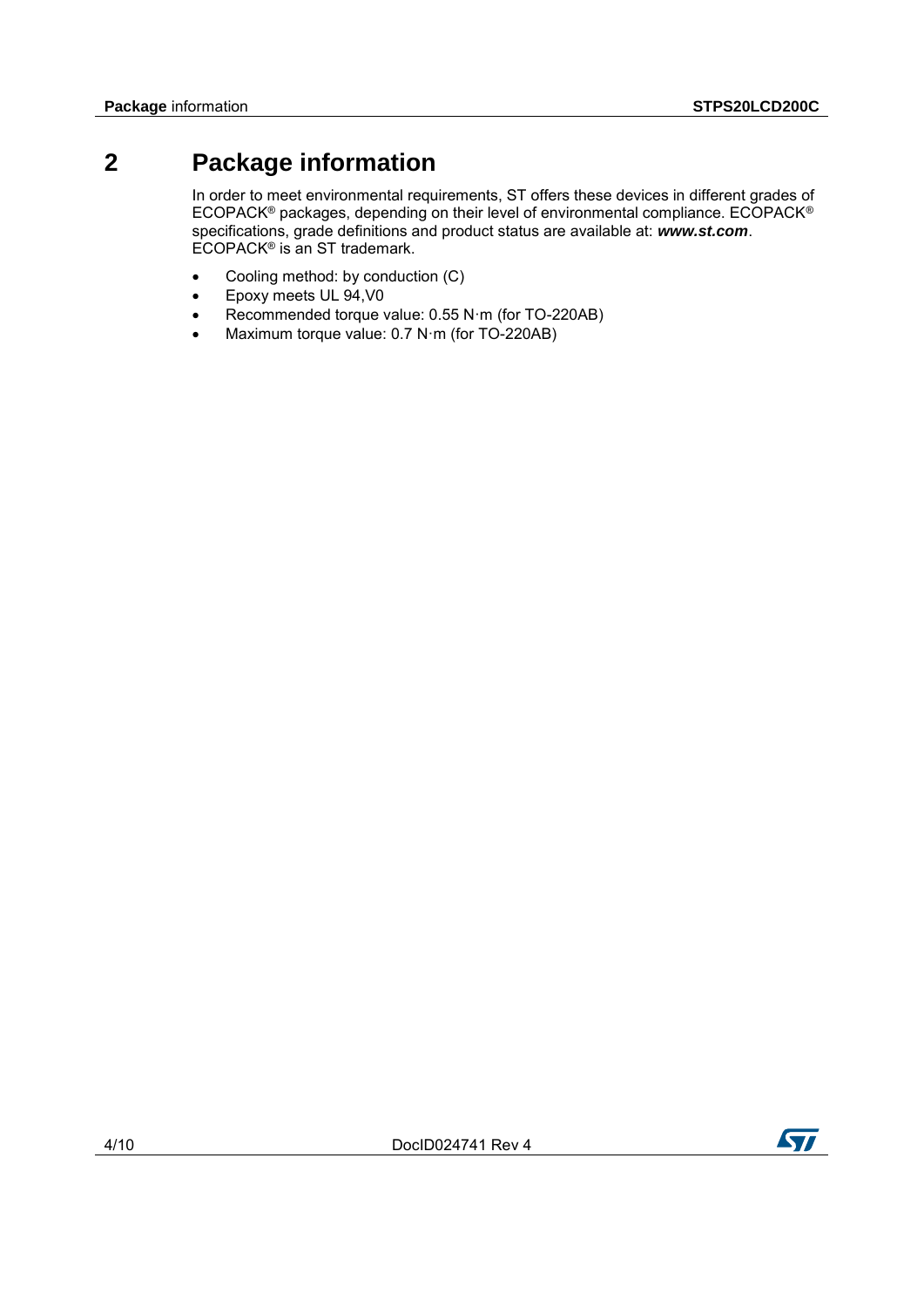**2.1 TO-220AB package information** 



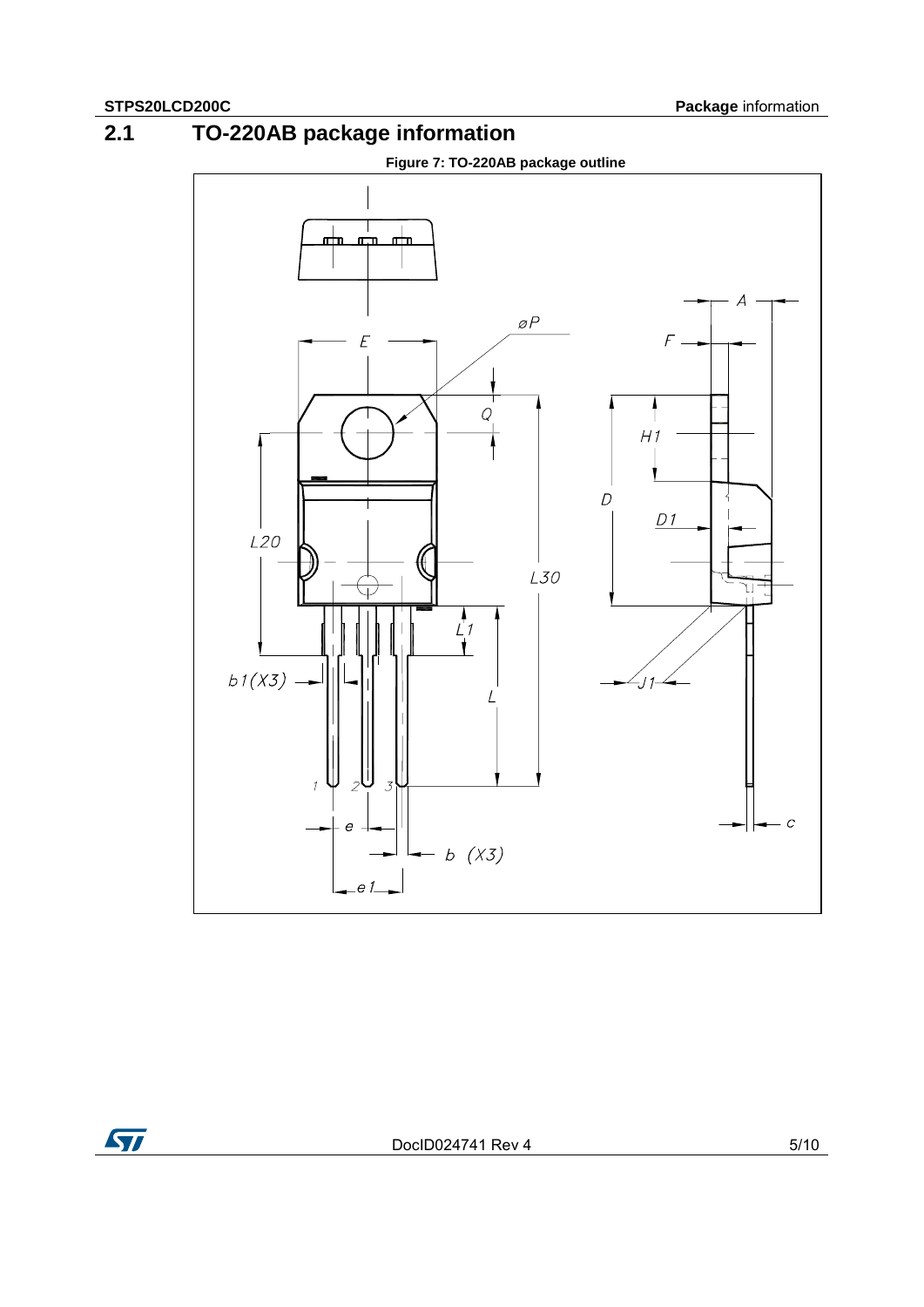#### **Package** information **STPS20LCD200C**

| Table 5: TO-220AB package mechanical data |                    |           |               |       |  |
|-------------------------------------------|--------------------|-----------|---------------|-------|--|
|                                           | <b>Dimensions</b>  |           |               |       |  |
| Ref.                                      | <b>Millimeters</b> |           | <b>Inches</b> |       |  |
|                                           | Min.               | Max.      | Min.          | Max.  |  |
| A                                         | 4.40               | 4.60      | 0.173         | 0.181 |  |
| b                                         | 0.61               | 0.88      | 0.240         | 0.035 |  |
| b <sub>1</sub>                            | 1.14               | 1.70      | 0.045         | 0.067 |  |
| c                                         | 0.48               | 0.70      | 0.019         | 0.028 |  |
| D                                         | 15.25              | 15.75     | 0.600         | 0.620 |  |
| D <sub>1</sub>                            |                    | 1.27 typ. | 0.050 typ.    |       |  |
| E                                         | 10.00              | 10.40     | 0.394         | 0.409 |  |
| e                                         | 2.40               | 2.70      | 0.094         | 0.106 |  |
| e <sub>1</sub>                            | 4.95               | 5.15      | 0.195         | 0.203 |  |
| F                                         | 1.23               | 1.32      | 0.048         | 0.052 |  |
| H1                                        | 6.20               | 6.60      | 0.244         | 0.260 |  |
| J <sub>1</sub>                            | 2.40               | 2.72      | 0.094         | 0.107 |  |
| L                                         | 13.00              | 14.00     | 0.512         | 0.551 |  |
| L1                                        | 3.50               | 3.93      | 0.138         | 0.155 |  |
| L20                                       | 16.40 typ.         |           | 0.646 typ.    |       |  |
| L30                                       | 28.90 typ.         |           | 1.138 typ.    |       |  |
| $\theta P$                                | 3.75               | 3.85      | 0.148         | 0.152 |  |
| Q                                         | 2.65               | 2.95      | 0.104         | 0.116 |  |

 $\sqrt{1}$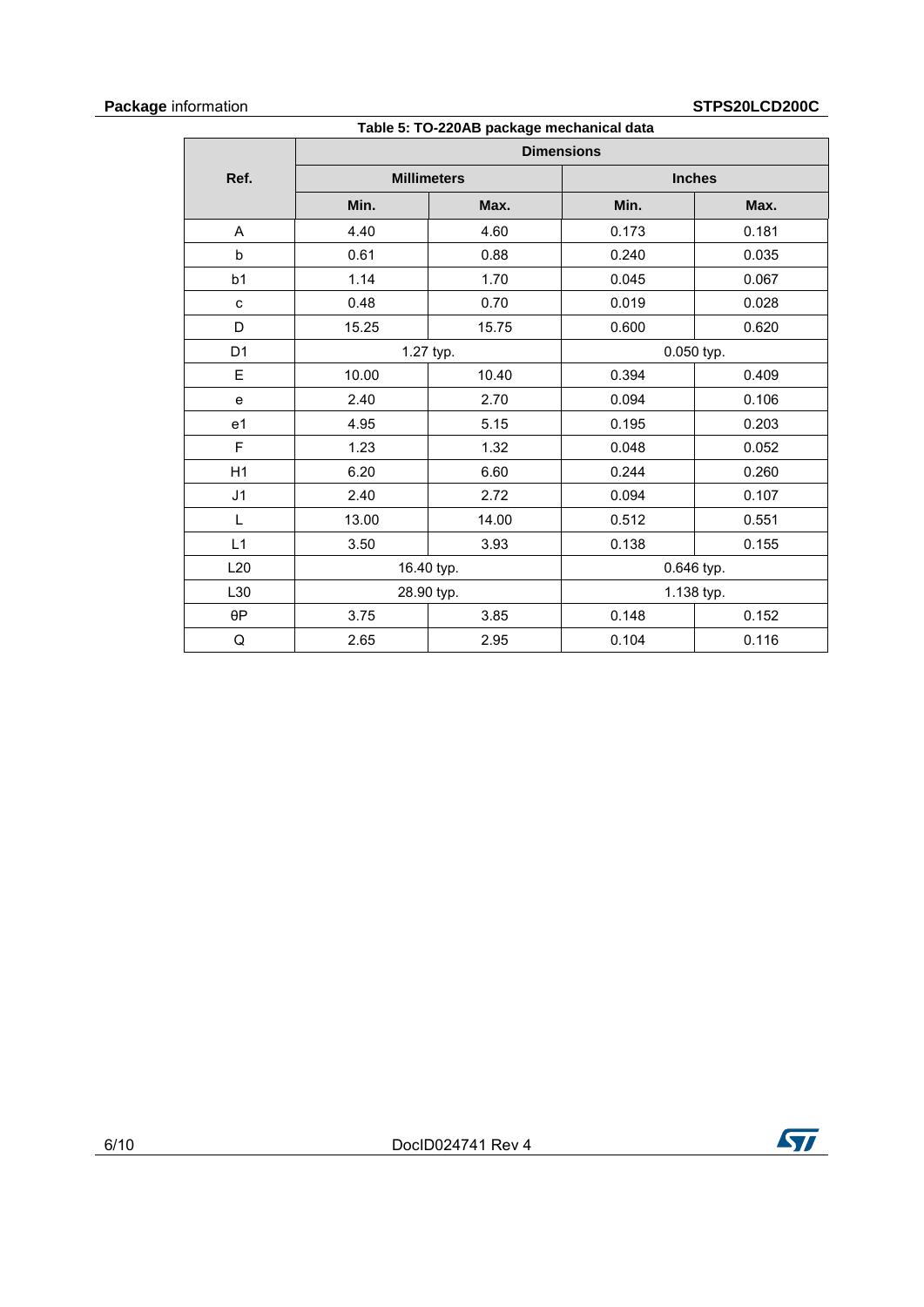**2.2 DPAK package information** 





This package drawing may slightly differ from the physical package. However, all the specified dimensions are guaranteed.

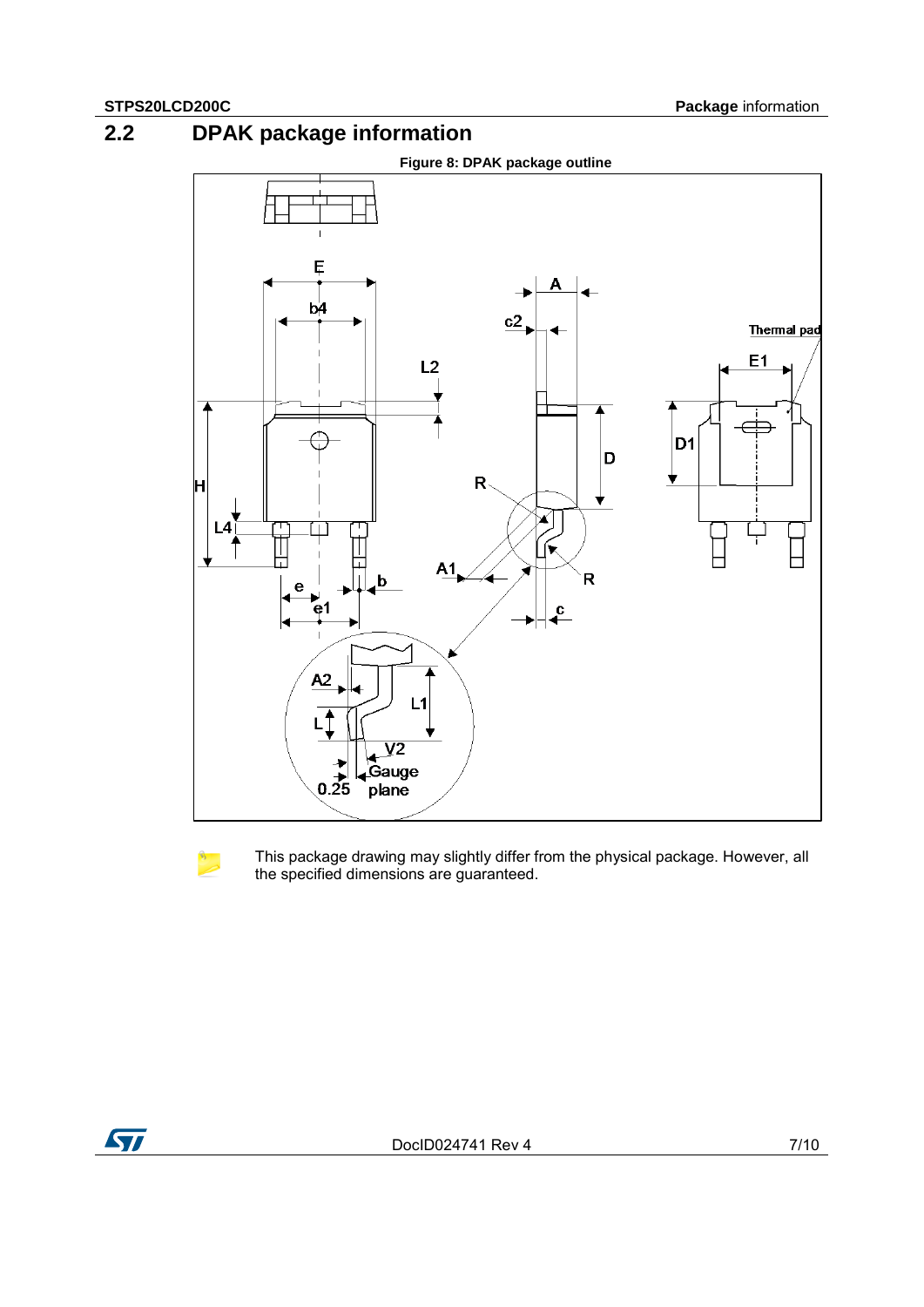### **Package** information **STPS20LCD200C**

 $\sqrt{2}$ 

| Table 6: DPAK package mechanical data |                   |                    |              |               |  |
|---------------------------------------|-------------------|--------------------|--------------|---------------|--|
|                                       | <b>Dimensions</b> |                    |              |               |  |
| Ref.                                  |                   | <b>Millimeters</b> |              | <b>Inches</b> |  |
|                                       | Min.              | Max.               | Min.         | Max.          |  |
| A                                     | 2.18              | 2.40               | 0.085        | 0.094         |  |
| A1                                    | 0.90              | 1.10               | 0.035        | 0.043         |  |
| A2                                    | 0.03              | 0.23               | 0.001        | 0.009         |  |
| b                                     | 0.64              | 0.90               | 0.025        | 0.035         |  |
| b4                                    | 4.95              | 5.46               | 0.194        | 0.215         |  |
| c                                     | 0.46              | 0.61               | 0.018        | 0.024         |  |
| c2                                    | 0.46              | 0.60               | 0.018        | 0.023         |  |
| D                                     | 5.97              | 6.22               | 0.235        | 0.244         |  |
| D <sub>1</sub>                        | 4.95              | 5.60               | 0.194        | 0.220         |  |
| E                                     | 6.35              | 6.73               | 0.250        | 0.265         |  |
| E1                                    | 4.32              | 5.50               | 0.170        | 0.216         |  |
| e                                     |                   | 2.286 typ.         | 0.090 typ.   |               |  |
| e <sub>1</sub>                        | 4.40              | 4.70               | 0.173        | 0.185         |  |
| H                                     | 9.35              | 10.40              | 0.368        | 0.409         |  |
| L                                     | 1.0               | 1.78               | 0.039        | 0.070         |  |
| L2                                    |                   | 1.27               |              | 0.050         |  |
| L4                                    | 0.60              | 1.02               | 0.023        | 0.040         |  |
| V <sub>2</sub>                        | $-8^{\circ}$      | $+8^\circ$         | $-8^{\circ}$ | $+8^\circ$    |  |

#### **Figure 9: DPAK recommended footprint (dimensions in mm)**

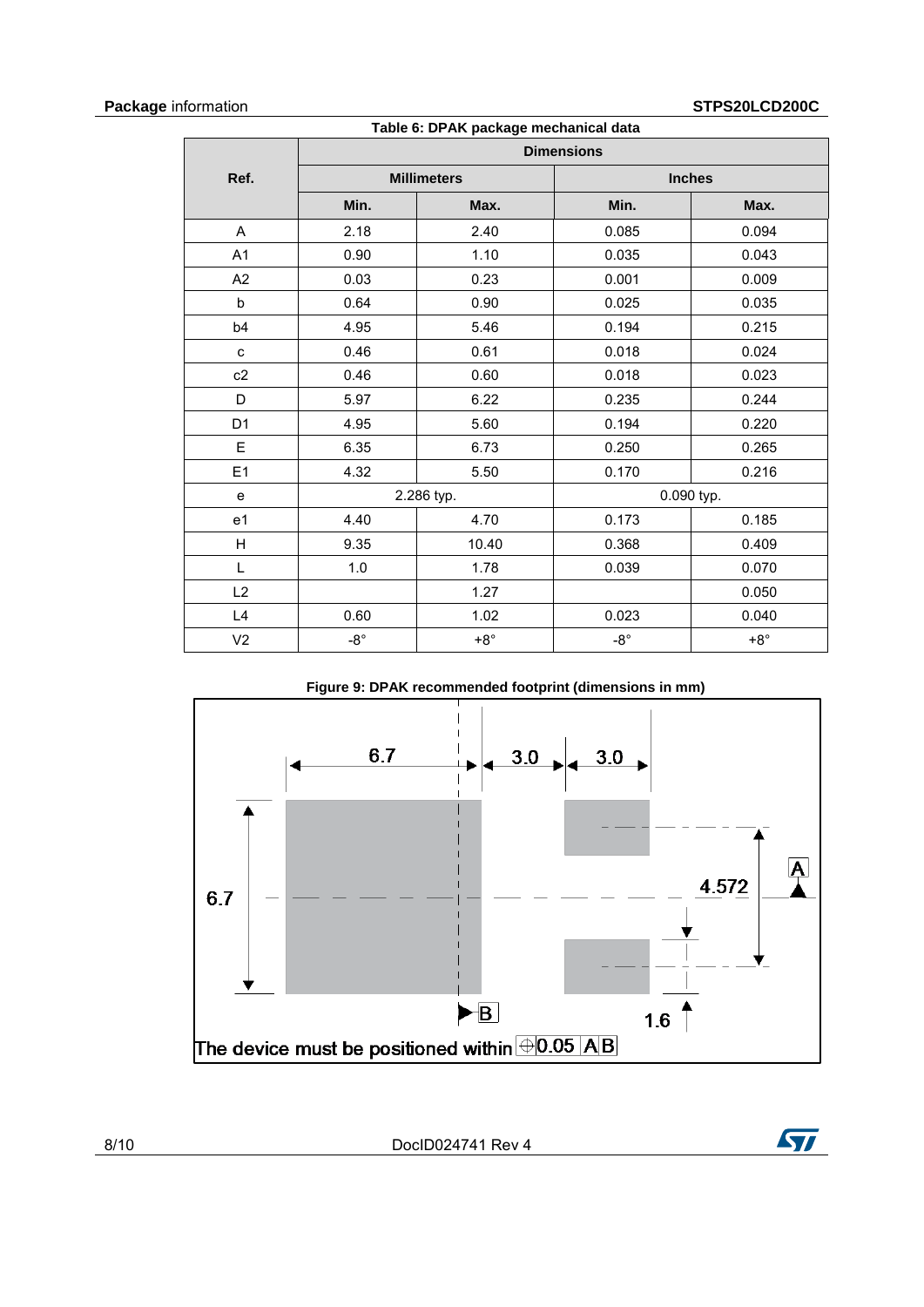# **3 Ordering information**

| Table 7: Ordering information |                |                 |                  |           |               |
|-------------------------------|----------------|-----------------|------------------|-----------|---------------|
| Order code                    | <b>Marking</b> | Package         | Weight           | Base gty. | Delivery mode |
| STPS20LCD200CBTR              | S20LCD200C     | <b>DPAK</b>     | $0.32 \text{ g}$ | 2500      | Tape and reel |
| STPS20LCD200CT                | STPS20LCD200C  | <b>TO-220AB</b> | 1.95 a           | 50        | Tube          |

# **4 Revision history**

### **Table 8: Document revision history**

| <b>Date</b> | <b>Revision</b> | <b>Changes</b>                                                           |
|-------------|-----------------|--------------------------------------------------------------------------|
| 09-Aug-2013 |                 | First issue                                                              |
| 27-Sep-2013 | 2               | Updated Figure 9 and Table 5.                                            |
| 18-Dec-2015 | 3               | Updated DPAK package information and reformatted<br>to current standard. |
| 22-Sep-2017 |                 | Removed TO-220FPAB package.                                              |